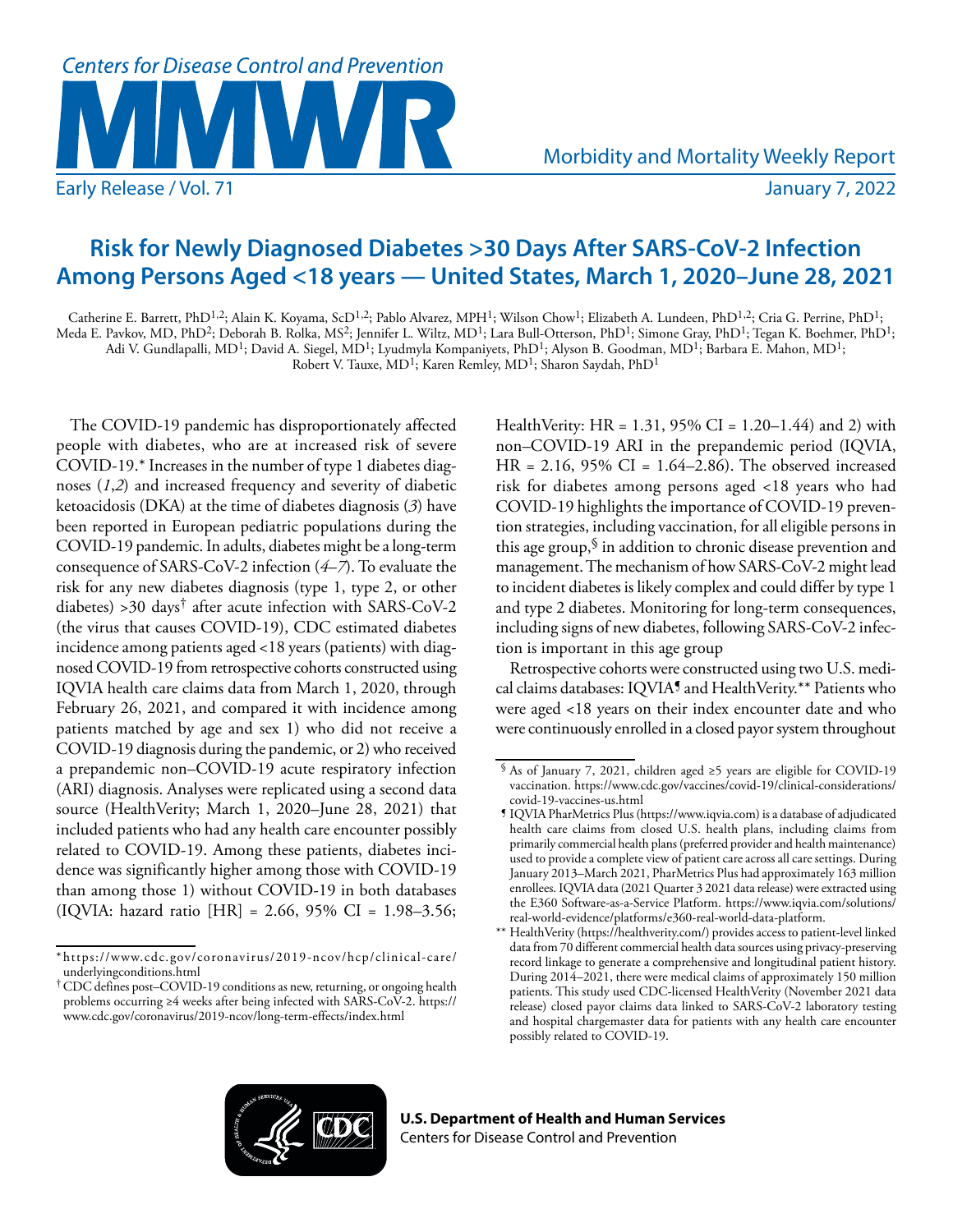the study period†† were followed from their index date§§ until the end of the study period. Patients were excluded from the analysis if they had preexisting diabetes, defined as one or more *International Classification of Diseases, Tenth Revision, Clinical Modification* (ICD-10-CM) diagnosis codes for diabetes (E08–E13) in the 1–13 months preceding their index date.

In the IQVIA database, patients with a COVID-19 diagnosis  $(ICD-10-CM \text{ codes } B97.29 \text{ or } U07.1)$ <sup>99</sup> during March 1, 2020–February 26, 2021, were defined as having COVID-19. Patients with COVID-19 were matched by age and sex to pandemic and prepandemic period comparison groups.\*\*\* The pandemic period non–COVID-19 group comprised patients without COVID-19–related ICD-10-CM codes during March 1, 2020–February 26, 2021.††† The prepandemic period ARI group comprised patients with a diagnosis of ARI§§§ (Supplementary Table 1, [https://stacks.cdc.gov/view/](https://stacks.cdc.gov/view/cdc/113062) [cdc/113062](https://stacks.cdc.gov/view/cdc/113062)) during March 1, 2017–February 26, 2018. A prepandemic non-ARI group consisted of those in this age group whose records did not include ARI ICD-10-CM codes during March 1, 2017–February 26, 2018.

In HealthVerity, the COVID-19 group comprised patients aged <18 years whose record included an ICD-10-CM diagnosis code for COVID-19 or a positive SARS-CoV-2 polymerase chain reaction (PCR) test result during March 1, 2020–June 28, 2021. The pandemic period non–COVID-19 group consisted of those who had a negative SARS-CoV-2 PCR test result and no record of COVID-19 diagnosis codes or positive SARS-CoV-2 test results during the same period. Both groups were identified within a subset of CDC-licensed HealthVerity data that includes patients with a health care encounter possibly related to COVID-19 (Supplementary Table 2, <https://stacks.cdc.gov/view/cdc/113062>). There was no prepandemic comparison period for the HealthVerity data.

Incident diabetes was defined as one or more health care claims with a diabetes diagnosis (ICD-10-CM codes E08– E13) occurring >30 days after the index date (excluding cases of transient, resolved hyperglycemia). Frequencies of incident diabetes codes on, and DKA codes on or before, the date of the incident diabetes encounter were calculated.<sup>111</sup> Cox regression models were used to estimate HRs for diabetes risk. HRs were also estimated by age group and sex. Age and sex effect modifications were assessed using interaction terms. SAS (version 9.4; SAS Institute) and PANDAS (version 1.3.0; PANDAS Community) software were used to conduct all analyses. This activity was reviewed by CDC and was conducted consistent with applicable federal law and CDC policy.\*\*\*\*

Among 80,893 patients with COVID-19 in the IQVIA database, the mean age was 12.3 years, 50.1% were female, and 0.7% were hospitalized at their index COVID-19 encounter (Table 1). Among 439,439 patients with COVID-19 in HealthVerity, the mean age was 12.7 years, 50.1% were female, and 0.9% were hospitalized at their index encounter. Diabetes was coded in 0.08% (IQVIA) and 0.25% (HealthVerity) of claims for patients with COVID-19, with the majority of diabetes diagnoses for type 1 or type 2 (IQVIA, 94.1%; HealthVerity, 94.0%). In comparison, 0.03% (IQVIA) and 0.19% (HealthVerity) diabetes cases were coded among those without COVID-19. DKA was reported in 48.5% (IQVIA) and 40.2% (HealthVerity) of patients with COVID-19 and diabetes; these proportions were higher than DKA reported in patients with diabetes without COVID (IQVIA: non-COVID 13.6%; ARI 22.0%; non-ARI 27.5%; HealthVerity: 29.7%).

In the IQVIA database, diabetes incidence was 316 per 100,000 person-years in the COVID-19 group, 118 per 100,000 person-years in the pandemic period non–COVID-19 group, 126 per 100,000 person-years in the prepandemic ARI group, and 125 per 100,000 person-years in the prepandemic non-ARI group (Table 2). Diabetes risk was 166% higher in

<sup>††</sup> In IQVIA, the study period was 2 years and 2 months (January 29, 2019– March 31, 2021) for the pandemic period groups or January 29, 2016– March 31, 2018 for the prepandemic period groups. In HealthVerity, the study period was December 1, 2018–July 31, 2021.

<sup>§§</sup> The index date for the COVID-19 group was the first outpatient claim or hospital discharge date with a COVID-19 diagnosis (IQVIA, HealthVerity) or a positive SARS-CoV-2 test result (HealthVerity). The index date for the non–COVID-19 group was the date of a randomly selected claim during the month in which the patient was matched to a COVID-19 group patient (IQVIA and HealthVerity). Because of a lack of ARI cases in winter months comparable to COVID-19, the index dates for the ARI and non-ARI groups were defined based on a randomly chosen ARI or non-ARI claim during the prepandemic study period (IQVIA).

<sup>¶¶</sup> ICD-10-CM B97.29 code (other coronavirus as the cause of diseases classified elsewhere) between March–April 2020 and U07.1 code (COVID-19, virus identified [laboratory-confirmed]) beginning April 2020. [https://www.cdc.gov/](https://www.cdc.gov/nchs/data/icd/Announcement-New-ICD-code-for-coronavirus-3-18-2020.pdf) [nchs/data/icd/Announcement-New-ICD-code-for-coronavirus-3-18-2020.pdf](https://www.cdc.gov/nchs/data/icd/Announcement-New-ICD-code-for-coronavirus-3-18-2020.pdf)

<sup>\*\*\*</sup> The maximum possible matching ratio was used in each comparison. In IQVIA, the non–COVID-19 and ARI groups were both matched 5:1 to the COVID-19 group and the non-ARI group was matched 2:1 to the ARI group. In HealthVerity, the non–COVID-19 group was matched 1:1 to the COVID-19 group.

<sup>†††</sup> ICD-10-CM diagnoses related to COVID-19 and multisystem inflammatory syndrome in children (MIS-C) that were used to exclude possible COVID-19 in non–COVID-19 groups include B97.29, U07.1, B34.2, B97.2, B97.21, J12.82, U07.2, A41.89, J12.81, J12.89, M35.8, B94.8, M30.3, and M35.81.

<sup>§§§</sup> Among those with ARI, the most common ARI codes were acute pharyngitis (J02, 38.3%), acute upper respiratory infection of multiple and unspecified sites (J06, 22.1%), acute sinusitis (J01, 11.8%), influenza due to unidentified influenza virus (J10, 4.8%), influenza due to other identified influenza virus (J11, 4.5%), acute bronchitis (J20, 4.3%), acute tonsilitis (J03, 3.1%), and acute nasopharyngitis (common cold) (J00, 2.7%).

<sup>¶¶¶</sup> Frequencies of incident diabetes codes within the following categories were calculated: type 1 diabetes or type 2 diabetes (E10-E11), diabetes due to underlying condition or other diabetes (E08, E13), and drug or chemical induced diabetes (E09). DKA was defined as E08.1, E09.1, E10.1, E11.1, and E13.1 coded before or including the incident diabetes encounter.

<sup>\*\*\*\*</sup> 45 C.F.R. part 46, 21 C.F.R. part 56; 42 U.S.C. Sect. 241(d); 5 U.S.C. Sect. 552a; 44 U.S.C. Sect. 3501 et seq.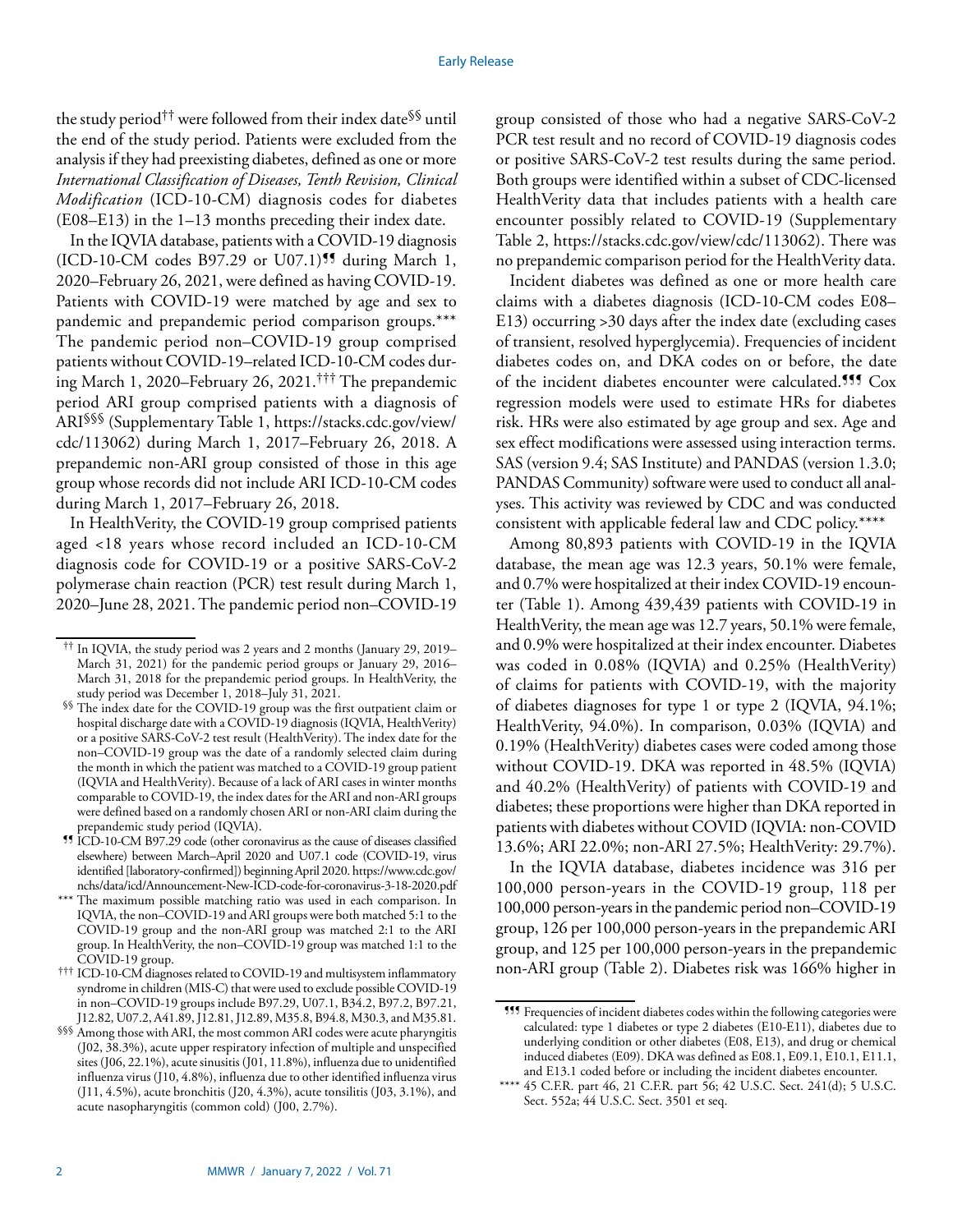#### Early Release

**TABLE 1. Characteristics of matched pediatric groups with and without evidence of COVID-19 or acute respiratory infection and number of new diabetes diagnoses, by age, sex, and preceding COVID-19 or acute respiratory infection diagnosis — IQVIA PharMetrics Plus and HealthVerity claims databases, United States, March 1, 2020–June 28, 2021\***

|                                                          | No. (%)                  |                |                |                |                |  |  |  |  |
|----------------------------------------------------------|--------------------------|----------------|----------------|----------------|----------------|--|--|--|--|
| Database/Characteristic                                  | <b>Pediatric overall</b> | COVID-19       | Non-COVID-19   | ARI            | Non-ARI        |  |  |  |  |
| <b>IQVIA</b>                                             |                          |                |                |                |                |  |  |  |  |
| Total no. of patients                                    | 1,698,753                | 80,893         | 404,465        | 404,465        | 808,930        |  |  |  |  |
| Age, mean (SD), yrs                                      | 12.3(4.3)                | 12.3(4.3)      | 12.3(4.3)      | 12.3(4.3)      | 12.3(4.3)      |  |  |  |  |
| Age group, yrs                                           |                          |                |                |                |                |  |  |  |  |
| $0 - 4$                                                  | 124,530 (7.3)            | 5,930 (7.3)    | 29,650 (7.3)   | 29,650 (7.3)   | 59,300 (7.3)   |  |  |  |  |
| $5 - 11$                                                 | 483,273 (28.4)           | 23,013 (28.4)  | 115,065 (28.4) | 115,065 (28.4) | 230,130 (28.4) |  |  |  |  |
| $12 - 15$                                                | 592,830 (34.9)           | 28,230 (34.9)  | 141,150 (34.9) | 141,150 (34.9) | 282,300 (34.9) |  |  |  |  |
| $16 - 17$                                                | 498,120 (29.3)           | 23,720 (29.3)  | 118,600 (29.3) | 118,600 (29.3) | 237,200 (29.3) |  |  |  |  |
| <b>Female sex</b>                                        | 850,857 (50.1)           | 40,517 (50.1)  | 202,585 (50.1) | 202,585 (50.1) | 405,170 (50.1) |  |  |  |  |
| Hospitalized at index encounter                          | 6,473(0.4)               | 566(0.7)       | 614(0.2)       | 1,602(0.4)     | 3,691(0.5)     |  |  |  |  |
| New diabetes diagnosis <sup>†</sup>                      |                          |                |                |                |                |  |  |  |  |
| Overall                                                  | 937 (0.06)               | 68 (0.08)      | 132 (0.03)     | 227 (0.06)     | 510 (0.06)     |  |  |  |  |
| DM type (% of all newly diagnosed diabetes) <sup>§</sup> |                          |                |                |                |                |  |  |  |  |
| Type 1 or Type 2                                         | 891 (95.1)               | 64 (94.1)      | 124 (93.9)     | 210 (92.5)     | 493 (96.7)     |  |  |  |  |
| Due to underlying condition/Other                        | 31(3.3)                  | 3(4.4)         | 6(4.5)         | 8(3.5)         | 14(2.7)        |  |  |  |  |
| Drug or chemical induced                                 | 15(1.6)                  | 1(1.5)         | 2(1.5)         | 9(4.0)         | 3(0.6)         |  |  |  |  |
| DKA (% of all newly diagnosed diabetes) <sup>1</sup>     | 241 (25.7)               | 33 (48.5)      | 18 (13.6)      | 50 (22.0)      | 140 (27.5)     |  |  |  |  |
| <b>HealthVerity</b>                                      |                          |                |                |                |                |  |  |  |  |
| Total no. of patients                                    | 878,878                  | 439,439        | 439,439        | —**            |                |  |  |  |  |
| Age, mean (SD), yrs                                      | 12.7(3.8)                | 12.7(3.8)      | 12.7(3.8)      |                |                |  |  |  |  |
| Age group, yrs                                           |                          |                |                |                |                |  |  |  |  |
| $0 - 4$                                                  | 28,532 (3.2)             | 14,266 (3.2)   | 14,266 (3.2)   |                |                |  |  |  |  |
| $5 - 11$                                                 | 321,496 (36.6)           | 160,748 (36.6) | 160,748 (36.6) |                |                |  |  |  |  |
| $12 - 15$                                                | 319,458 (36.3)           | 159,729 (36.3) | 159,729 (36.3) |                |                |  |  |  |  |
| $16 - 17$                                                | 209,392 (23.8)           | 104,696 (23.8) | 104,696 (23.8) |                |                |  |  |  |  |
| <b>Female sex</b>                                        | 440,024 (50.1)           | 220,012 (50.1) | 220,012 (50.1) |                |                |  |  |  |  |
| Hospitalized at index encounter                          | 13,118 (3.0)             | 7,510 (0.9)    | 5,608(1.3)     |                |                |  |  |  |  |
| New diabetes diagnosis                                   |                          |                |                |                |                |  |  |  |  |
| Overall                                                  | 1,973 (0.22)             | 1,120 (0.25)   | 853 (0.19)     |                |                |  |  |  |  |
| DM type (% of all newly diagnosed diabetes)              |                          |                |                |                |                |  |  |  |  |
| Type 1 or type 2                                         | 1,871 (94.8)             | 1,053 (94.0)   | 818 (95.9)     |                |                |  |  |  |  |
| Due to underlying condition/Other                        | 67(3.4)                  | 42(3.8)        | 25(2.9)        |                |                |  |  |  |  |
| Drug or chemical induced                                 | 35(1.8)                  | 25(2.2)        | 10(1.2)        |                |                |  |  |  |  |
| DKA (% of all newly diagnosed diabetes)                  | 703 (35.6)               | 450 (40.2)     | 253 (29.7)     |                |                |  |  |  |  |

Abbreviations: ARI = acute respiratory infection; DKA = diabetic ketoacidodis; DM = diabetes mellitus; ICD-10-CM = *International Classification of Diseases*, *Tenth Revision, Clinical Modification*.

\* Groups in IQVIA included patients aged <18 years with or without COVID-19 (COVID-19; non–COVID-19, respectively) and patients aged <18 years with or without ARI (ARI; non-ARI, respectively), during March 1, 2020–February 26, 2021, determined using presence or absence of ICD-10-CM codes for COVID-19 and ARI. The non–COVID-19 group was matched 5:1 to the COVID-19 group by age, sex, and month of encounter. The ARI group was matched 5:1 to the COVID-19 group by age and sex, and a random encounter date was selected. The non-ARI group was matched 2:1 to the ARI group by age and sex, and a random encounter date was selected. In HealthVerity, among patients aged <18 years, those with COVID-19 (COVID), determined by ICD-10-CM code or by a positive SARS-CoV-2 test result during March 1, 2020–June 28, 2021, were matched 1:1 to those with a negative SARS-CoV-2 test result (non–COVID-19) during the same period.

† New diabetes diagnosis could occur >30 days after the index encounter and included ICD-10-CM codes E08 (diabetes due to underlying condition), E09 (drug or chemical induced diabetes), E10 (type 1 diabetes), E11 (type 2 diabetes), and E13 (other specified diabetes).

§ The denominator was patients aged <18 years who received a new diabetes diagnosis. Diabetes ICD-10-CM codes at the new diabetes encounter were grouped into any type 1 or type 2 code (E10, E11), diabetes due to underlying condition (E08) or other specified diabetes (E13) codes, or drug induced diabetes (E09).

¶ The denominator was patients aged <18 years with a new diabetes diagnosis. DKA was defined as E08.1, E09.1, E10.1, E11.1, and E13.1 coded any time before and including the index encounter.

\*\* Dashes indicate no prepandemic data available for ARI and non-ARI in the HealthVerity database.

the COVID-19 group than in the non-COVID-19 group (HR = 2.66, 95% CI = 1.98–3.56) and 116% higher than in the prepandemic ARI group (HR = 2.16, 95% CI = 1.64–2.86) (Figure). Diabetes incidence did not significantly differ between the prepandemic ARI and non-ARI groups (HR = 0.99, 95% CI = 0.84–1.15). In the HealthVerity database, diabetes incidence was 31% higher among patients aged <18 years with COVID-19 (399 per 100,000 person-years) than among those without COVID-19 (304 per 100,000 person-years; HR =  $1.31$ ,  $95\%$  CI =  $1.20-1.44$ ).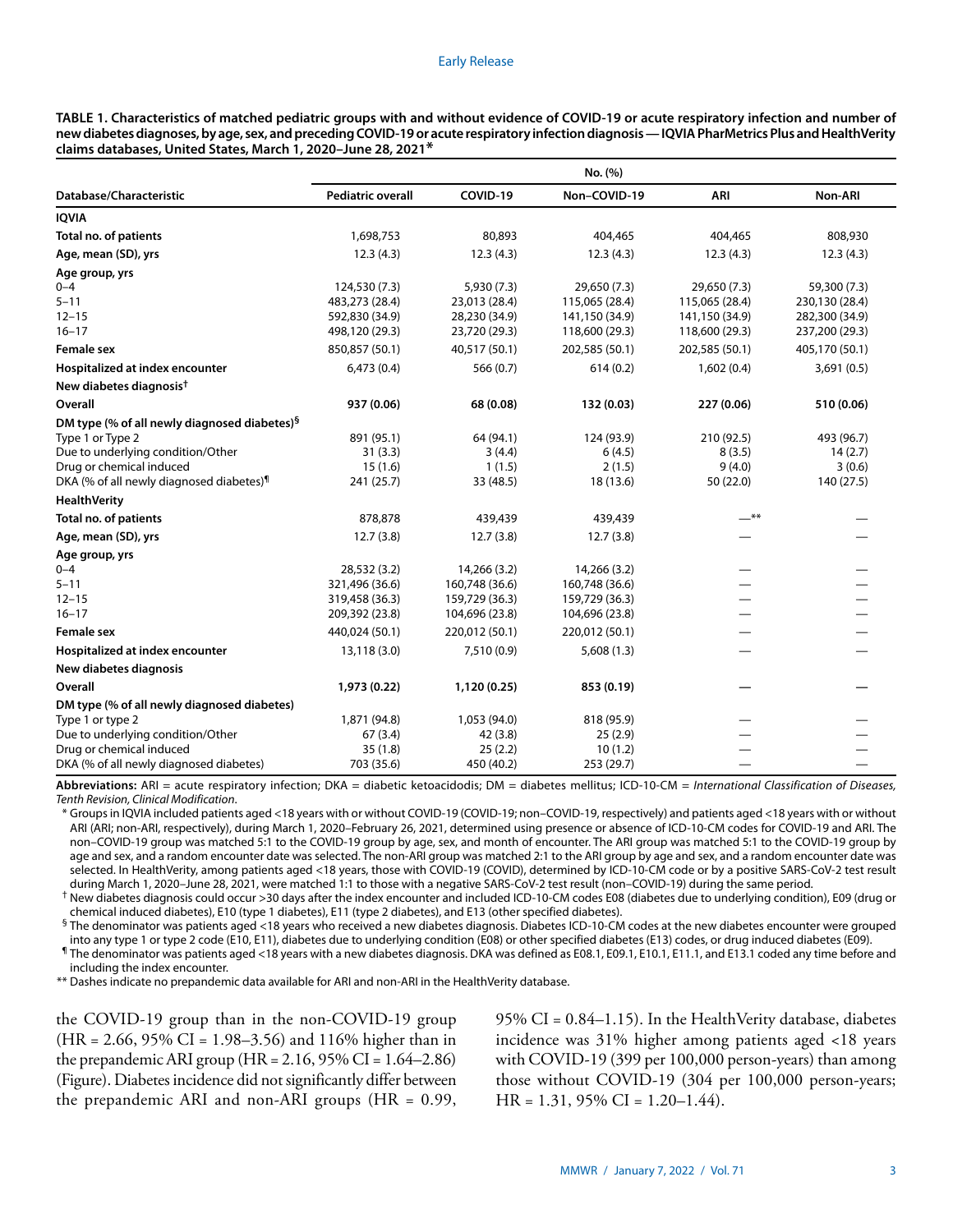|                                       | COVID-19              |                    |                                                       | Non-COVID-19          |                    | ARI                                                   |                       |                   | Non-ARI                                               |                       |                    |                                                       |
|---------------------------------------|-----------------------|--------------------|-------------------------------------------------------|-----------------------|--------------------|-------------------------------------------------------|-----------------------|-------------------|-------------------------------------------------------|-----------------------|--------------------|-------------------------------------------------------|
| Database/<br>Characteristic           | No. of<br>DM<br>cases | Person-<br>years   | <b>Diabetes</b><br>incidence <sup>†</sup><br>(95% CI) | No. of<br>DM<br>cases | Person-<br>years   | <b>Diabetes</b><br>incidence <sup>†</sup><br>(95% CI) | No. of<br>DM<br>cases | Person-<br>Years  | <b>Diabetes</b><br>incidence <sup>†</sup><br>(95% CI) | No. of<br>DM<br>cases | Person-<br>years   | <b>Diabetes</b><br>incidence <sup>†</sup><br>(95% CI) |
| IQVIA                                 |                       |                    |                                                       |                       |                    |                                                       |                       |                   |                                                       |                       |                    |                                                       |
| Overall                               | 68                    | 21,563             | 316 (241-391)                                         | 132                   | 111,418            | 118 (98-139)                                          | 227                   | 180,436           | 126 (109-142)                                         | 510                   |                    | 407,741 125 (114-136)                                 |
| Age group, yrs<br>0-11<br>$12 - 17$   | 20<br>48              | 7,662<br>13,886    | 261 (146-375)<br>346 (248-443)                        | 30<br>102             | 39,512<br>71,906   | 76 (49-103)<br>142 (114-169)                          | 56<br>171             | 65,810<br>114,626 | 85 (63-107)<br>149 (127-172)                          | 148<br>362            | 147,255<br>260,486 | $101(84 - 117)$<br>139 (125-153)                      |
| Sex                                   |                       |                    |                                                       |                       |                    |                                                       |                       |                   |                                                       |                       |                    |                                                       |
| Female<br>Male<br><b>HealthVerity</b> | 34<br>34              | 10,849<br>10,699   | 313 (208-419)<br>318 (211-425)                        | 69<br>63              | 56,112<br>55,306   | 123 (94-152)<br>114 (86-142)                          | 125<br>102            | 90,835<br>89,601  | 138 (113-162)<br>114 (92-136)                         | 252<br>258            | 203,209<br>204,532 | 124 (109-139)<br>126 (111-142)                        |
| Overall                               | 1120                  | 280,767            | 399 (376-423)                                         | 853                   | 281,072            | 304 (284-324)                                         | $-$ §                 |                   |                                                       |                       |                    |                                                       |
| Age group, yrs                        |                       |                    |                                                       |                       |                    |                                                       |                       |                   |                                                       |                       |                    |                                                       |
| 0-11<br>$12 - 17$                     | 240<br>880            | 113,575<br>167,192 | 211 (186-239)<br>526 (492 - 562)                      | 214<br>639            | 113,642<br>167,430 | 188 (164-214)<br>381 (353-412)                        |                       |                   |                                                       |                       |                    |                                                       |
| Sex<br>Female                         | 602                   | 140,844            | 427 (394-462)                                         | 478                   | 141,018            | 339 (310-370)                                         |                       |                   |                                                       |                       |                    |                                                       |
| Male                                  | 518                   | 139,914            | 370 (339-403)                                         | 375                   | 140,045            | 268 (242-296)                                         |                       |                   |                                                       |                       |                    |                                                       |

**TABLE 2. Incidence of new diabetes diagnoses by age group and sex — IQVIA PharMetrics Plus and HealthVerity claims databases, United States, March 1, 2020–June 28, 2021\***

**Abbreviations:** ARI = acute respiratory infection; DM = diabetes mellitus, ICD-10-CM = *International Classification of Diseases, Tenth Revision, Clinical Modification*. \* Groups in IQVIA included patients aged <18 years with or without COVID-19 (COVID-19; non–COVID-19, respectively) and patients aged <18 years with or without ARI (ARI; non-ARI, respectively), during March 1, 2020–February 26, 2021, determined using presence or absence of ICD-10-CM codes for COVID-19 and ARI. The non–COVID-19 group was matched 5:1 to the COVID-19 group by age, sex, and month of encounter. The ARI group was matched 5:1 to the COVID-19 group by age and sex, and a random encounter date was selected. The non-ARI group was matched 2:1 to the ARI group by age and sex, and a random encounter date was selected. In HealthVerity, among patients aged <18 years, those with COVID-19 (COVID), determined by ICD-10-CM code or by a positive SARS-CoV-2 test result during March 1, 2020–June 28, 2021, were matched 1:1 to those with a negative SARS-CoV-2 test result (non–COVID-19) during the same period by age, sex, and month of encounter.

† Cases per 100,000 person-years.

§ Dashes indicate no prepandemic data available for ARI and non-ARI in the HealthVerity database.

In the IQVIA database, risk for diabetes was similar across age groups and by sex. In the HealthVerity database, there was no association with diabetes in children aged <12 years, although a significantly increased risk was observed among all other age and sex groups. However, no age group or sex interaction terms were statistically significant.

# **Discussion**

New diabetes diagnoses were 166% (IQVIA) and 31% (HealthVerity) more likely to occur among patients with COVID-19 than among those without COVID-19 during the pandemic and 116% more likely to occur among those with COVID-19 than among those with ARI during the prepandemic period. Non–SARS-CoV-2 respiratory infection was not associated with diabetes. These findings are consistent with previous research demonstrating an association between SARS-CoV-2 infection and diabetes in adults (*4*–*7*). The inclusion of only patients aged <18 years with a health care encounter possibly related to COVID-19 in the non–COVID-19 HealthVerity group could account for the lower magnitude of increased diabetes risk in this group compared with risk in the IQVIA group. In addition, patients without COVID-19 in HealthVerity had higher hospitalization rates than did those in IQVIA, suggesting more severe disease at the index encounter in the HealthVerity comparison group.

The observed association between diabetes and COVID-19 might be attributed to the effects of SARS-CoV-2 infection on organ systems involved in diabetes risk. COVID-19 might lead to diabetes through direct attack of pancreatic cells expressing angiotensin converting enzyme 2 receptors, through stress hyperglycemia resulting from the cytokine storm and alterations in glucose metabolism caused by infection, or through precipitation of prediabetes to diabetes (*8*). A percentage of these new diabetes cases likely occurred in persons with prediabetes, which occurs in one in five adolescents in the United States.†††† Steroid treatment during hospitalization might lead to transient hyperglycemia; however, only 1.5%–2.2% of diabetes codes were for drug- or chemical-induced diabetes, with the majority of codes being for type 1 or type 2 diabetes. Alternatively, COVID-19 might have indirectly increased diabetes risk through pandemic-associated increases in body mass index,§§§§ a risk factor for both serious COVID-19 illness and

<sup>††††</sup> <https://www.cdc.gov/media/releases/2019/p1202-diabetes.html>

<sup>§§§§</sup> [https://www.cdc.gov/mmwr/volumes/70/wr/mm7037a3.](https://www.cdc.gov/mmwr/volumes/70/wr/mm7037a3.htm?s_cid=mm7037a3_w) [htm?s\\_cid=mm7037a3\\_w](https://www.cdc.gov/mmwr/volumes/70/wr/mm7037a3.htm?s_cid=mm7037a3_w)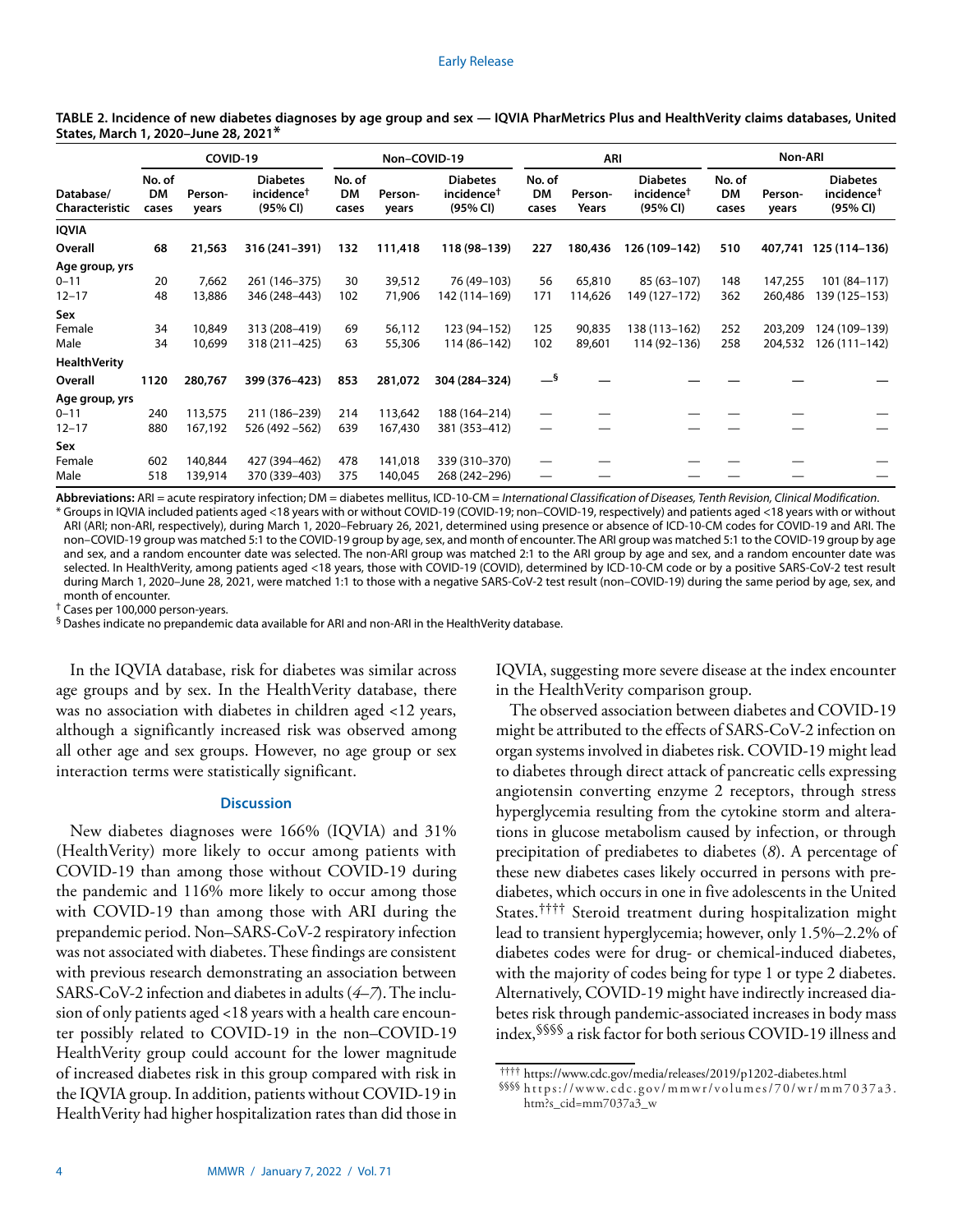## Early Release



**FIGURE. Hazard ratio for the association between COVID-19 or acute respiratory infection and new diabetes diagnosis among patients aged <18 years, by age group and sex — IQVIA PharMetrics Plus and HealthVerity claims databases,\* United States, March 1, 2020–June 28, 2021†,§,¶**

**Abbreviations:** ARI = acute respiratory infection; HR = hazard ratio, ICD-10-CM = *International Classification of Diseases, Tenth Revision, Clinical Modification*; Ref = referent. \* <https://www.iqvia.com>;<https://healthverity.com/>

¶ Hazard ratios are plotted on a logarithmic scale.

<sup>†</sup> 95% CIs indicated by error bars.

<sup>§</sup> Groups in IQVIA included patients aged <18 years with or without COVID-19 (COVID-19; non–COVID-19, respectively) and patients aged <18 years with or without ARI (ARI; non-ARI, respectively), during March 1, 2020–February 26, 2021, determined using presence or absence of ICD-10-CM codes for COVID-19 and ARI. The non–COVID-19 group was matched 5:1 to the COVID-19 group by age, sex, and month of encounter. The ARI group was matched 5:1 to the COVID-19 group by age and sex, and a random encounter date was selected. The non-ARI group was matched 2:1 to the ARI group by age and sex, and a random encounter date was selected. In HealthVerity, among patients aged <18 years, those with COVID-19 (COVID), determined by ICD-10-CM code or by a positive SARS-CoV-2 test result during March 1, 2020–June 28, 2021, were matched 1:1 to those with a negative SARS-CoV-2 test result (non–COVID-19) during the same period by age, sex, and month of encounter.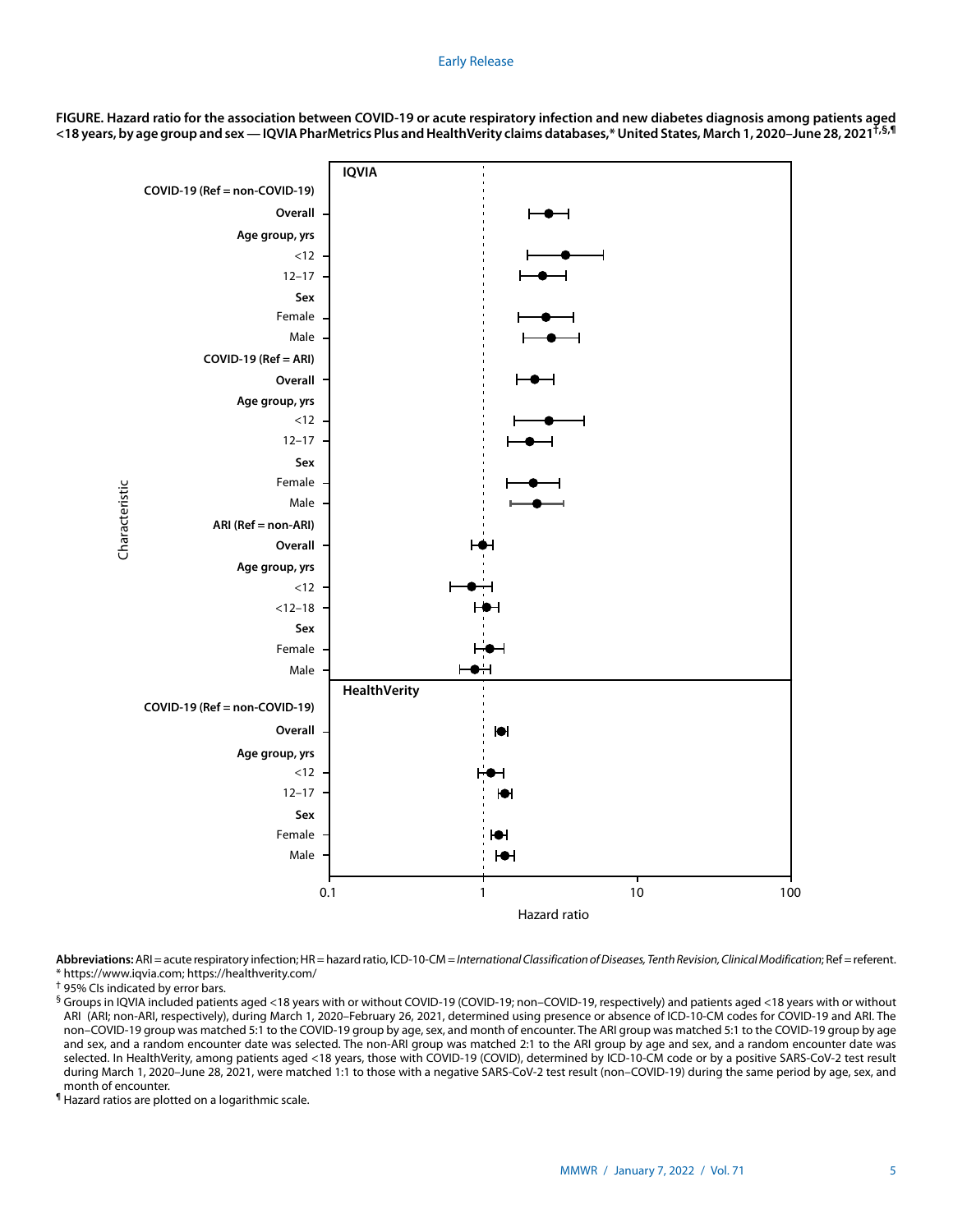diabetes. Future studies addressing the role of comorbidities and increases in body mass index in post–COVID-19 diabetes are warranted. Although this study can provide information on the risk for diabetes following SARS-CoV-2 infection, additional data are needed to understand underlying pathogenic mechanisms, either those caused by SARS-CoV-2 infection itself or resulting from treatments, and whether a COVID-19–associated diabetes diagnosis is transient or leads to a chronic condition.

Evidence of increased pediatric type 1 diabetes has been reported during the COVID-19 pandemic (*1*,*2*). Among persons aged <18 years with COVID-19 and new diabetes diagnoses in this study, nearly one half had DKA at or around the time of diagnosis. This number was higher than that in comparison groups, and higher than previous reports of DKA among incident type 1 diabetes cases before the pandemic (28%) (*9*). Increased frequency of DKA at time of diagnosis of type 1 diabetes during the pandemic has previously been reported and was thought to be due to delayed care-seeking for diabetes (*3*). However, the observed association of increased risk for diabetes diagnosis following SARS-CoV-2 infection would not be explained solely by delayed care. COVID-19 has disproportionately affected racial/ethnic minority groups, and those aged <18 years in these groups are also at increased risk for type 2 diabetes (*10*). An association between COVID-19 and new pediatric diabetes diagnoses might disproportionately affect racial/ethnic minority groups. Race/ethnicity data were unavailable in the present data sets; however, future studies should address racial and ethnic disparities in COVID-19 and diabetes, and whether persons aged <18 years who are at risk for COVID-19 are also those at risk for delaying medical care.

Health care providers should screen for diabetes symptoms in persons aged <18 years with a history of SARS-CoV-2 infection. These symptoms can include frequent urination, increased thirst, increased hunger, weight loss, tiredness or fatigue, stomach pain, and nausea or vomiting.<sup>9999</sup>

The findings in this report are subject to at least four limitations. First, the definition of diabetes might have low specificity because it used a single ICD-10-CM code, did not include laboratory data at the time of diagnosis, and could not reliably distinguish between type 1 and type 2 diabetes. Second, patients infected with SARS-CoV-2 without a COVID-19 diagnosis or documented positive test result might be misclassified as not having COVID-19. Third, the present analyses lacked information on covariates that could have affected the association between COVID-19 and incident diabetes, including prediabetes, race/ethnicity, and obesity status. Finally,

## **Summary**

#### What is already known about this topic?

SARS-CoV-2 infection is associated with worsening of diabetes symptoms, and persons with diabetes are at increased risk for severe COVID-19. SARS-CoV-2 infection might also induce newly diagnosed diabetes.

## What is added by this report?

Persons aged <18 years with COVID-19 were more likely to receive a new diabetes diagnosis >30 days after infection than were those without COVID-19 and those with prepandemic acute respiratory infections. Non–SARS-CoV-2 respiratory infection was not associated with an increased risk for diabetes.

What are the implications for public health practice?

The increased diabetes risk among persons aged <18 years following COVID-19 highlights the importance of COVID-19 prevention strategies in this age group, including vaccination for all eligible persons and chronic disease prevention and treatment.

estimated associations are only representative of persons aged <18 years seeking care included in these commercial claims databases and not of pediatric populations with SARS-CoV-2 infection without commercial health insurance or who do not seek health care.

These data suggest an increased risk for diabetes among persons aged <18 years with COVID-19, which is supported by independent studies in adults (*4*–*7*). These findings underscore the importance of COVID-19 prevention among all age groups, including vaccination for all eligible children and adolescents, and chronic disease prevention and treatment. Public health messages highlighting the risks associated with COVID-19 among the pediatric population are especially important to inform clinicians and parents about possible sequelae of COVID-19. SARS-CoV-2 infection might lead to type 1 or type 2 diabetes through complex and differing mechanisms. Partner agencies and clinicians in the field should be aware of long-term consequences and monitor persons aged <18 years in the months following a SARS-CoV-2 infection for new diabetes onset. Long-term follow-up studies of COVID-19 are warranted to further define the potential association between COVID-19 and increased diabetes risk among those in this age group.

# **Acknowledgments**

Jordan Cates, Shikha Garg, Manish Patel, National Center for Immunization and Respiratory Diseases, CDC; Adam MacNeil, Christopher Prestel, Preetika Rao, CDC COVID-19 Emergency Response Team.

<sup>¶¶¶¶</sup> <https://www.cdc.gov/diabetes/basics/symptoms.html>

Corresponding author: Sharon Saydah, [ssaydah@cdc.gov.](mailto:ssaydah@cdc.gov)